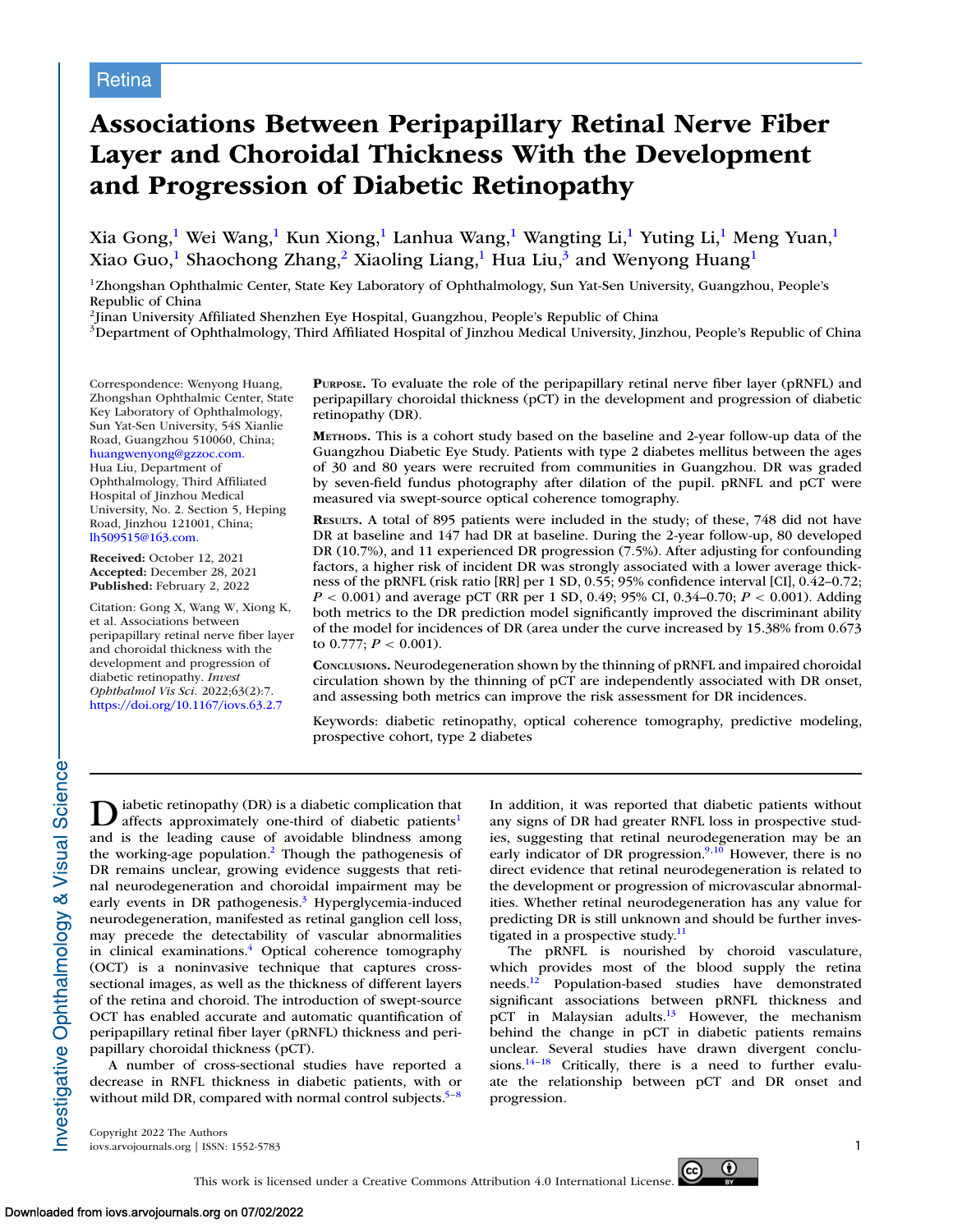Therefore, the objectives of this 2-year follow-up longitudinal study based on a large sample of patients with type 2 diabetic mellitus (T2DM) was to evaluate the associations between the onset and progression of DR and pRNFL thickness and pCT measured via swept-source optical coherence tomography (SS-OCT) at baseline and to determine the predictive value of both pRNFL thickness and pCT as metrics of DR onset and progression.

# **METHODS**

# **Subjects**

This prospective cohort study was conducted in accordance with the tenets of the Declaration of Helsinki and approved by the Zhongshan Ophthalmic Center Ethics Committee (approval number 2017KYPJ094). Written consent was given by all individuals who participated in the study. This study analyzed the data collected at baseline and followup at 2-year interval from October 2017 to December 2020. Ocular treatment–naïve T2DM patients between the ages of 30 and 80 years registered in the healthcare systems of the selected communities were recruited. Patients with any evidence of the following conditions at baseline were excluded: (1) best-corrected visual acuity (BCVA) worse than 20/200; (2) spherical equivalent  $\lt$  -6 diopters (D), astigmatism  $> +2$  D, intraocular pressure  $> 21$  mmHg, and/or axial length (AL) >25.5 mm; (3) vision-threatening diabetic retinopathy (VTDR), defined as severe non-proliferative diabetic retinopathy (NPDR), proliferative diabetic retinopathy (PDR), or diabetic macular edema; (4) any ocular diseases other than DR or refractive errors, such as glaucoma, age-related macular degeneration, and retinal detachment; (5) failure of eye examination due to refracting media opacity and/or poor fixation; (6) severe systemic disease other than DM, such as uncontrolled hypertension, severe cardiovascular and cerebrovascular diseases, malignant tumors, and nephritis; (7) ungradable fundus photographs or OCT images of poor quality; and (8) cognitive disorders or mental illness.

# **Retinal Photography and Definition of Outcomes**

Standard seven-field fundus photographs (CR-2; Canon, Tokyo, Japan) based on Early Treatment Diabetic Retinopathy Study (ETDRS) criteria were obtained after pupil dilation at baseline and again during the 2-year followup. The images were graded by two well-trained graders in accordance with the Diabetic Retinopathy Preferred Practice Pattern guidelines.<sup>19</sup> DR severity was graded into one of five categories: no DR, mild NPDR, moderate NPDR, severe NPDR, and PDR. Incident DR was defined as newly developed for any incidence of DR during follow-up in participants without DR at baseline. DR progression was defined as progressing at least one level in 2 years.

## **SS-OCT Imaging for pRNFL Thickness and pCT**

An SS-OCT device (DRI OCT Triton; Topcon, Tokyo, Japan) was used to scan the peripapillary area. SS-OCT uses 1050 nm-wavelength light with a 100-nm-wavelength adjustment range. The longitudinal and transverse resolutions are 8 μm and 10 μm, respectively. A trained technician who was blind to the research protocol examined the participants. The peripapillary region was scanned using a threedimensional optic disk scanning mode, with a 360°, 3.4-mmdiameter circle that was centered on the optic disc. Scans were centered using an internal fixation. OCT images were automatically segmented into different layers by the builtin software. Then, the same technician carefully inspected and confirmed the segmentation and manually corrected the segmentation when the borderline was misjudged. The pCT was automatically measured and reported as the vertical distance between the retinal pigmented epithelium (the outer portion of the hyperreflective line) and the choroidal– scleral interface (the hyporeflective line). The pRNFL thickness was defined as the vertical distance between the internal limiting membrane and the inner border of the retinal ganglion cell layer. The area was segmented into superior, inferior, temporal, and nasal quadrants automatically. The average pRNFL thickness and pCT in each quadrant were automatically reported. Out-of-focus images and images with motion artifacts or segmentation algorithm failures were classified as unqualified images and excluded from the study.

### **Other Systemic and Ocular Variables**

All examinations were performed by an experienced nurse in compliance with standard procedures. Systolic blood pressure (SBP) and diastolic blood pressure (DBP) were measured using a blood pressure monitor (Hem-907; Omron, Kyoto, Japan). The mean artery pressure (MAP) was calculated as the sum of one-third of the SBP and twothirds of the DBP. Body mass index (BMI) was calculated as weight (measured in kilograms) divided by the square of height (measured in meters). Measurements of hemoglobin A1c (HbA1c), total cholesterol (TC), high-density lipoprotein cholesterol (HDL-C), low-density lipoprotein cholesterol (LDL-C), and triglycerides (TG) were made in accordance with standardized procedures at a certified laboratory in China.

Each participant underwent a comprehensive ocular examination that included the BCVA test refraction examination (KR-8800 Auto Refractometer; Topcon), intraocular pressure (IOP) measurement (CT-1 Non-Contact Tonometer; Topcon), slit-lamp examination, and ocular biometric measurements (Lenstar LS900; Haag-Streit, Köniz, Switzerland).

### **Statistical Analysis**

The data on the right eye or worse eye of each participant were analyzed. The difference in baseline characteristics was evaluated using the independent samples *t*-test for normally distributed data, and the  $\chi^2$  test for qualitative data. Two multivariable logistic regression models were used to evaluate (1) the relationships between pRNFL thickness and pCT, and (2) the incidence and progression of DR. Model 1 included adjustment for age and sex, and Model 2 further adjusted for HbA1c, duration of diabetes, BMI, SBP, DBP, TC, AL, image quality score, and baseline DR severity. The average thickness and thickness in each of the four quadrants of the pRNFL and the pCT were analyzed separately. Evaluation of the additional predictive value of pRNFL thickness and pCT was carried out by calculating the *C* statistic (change in area under the curve [AUC]) upon adding pRNFL thickness and/or pCT to the standard model, which is based on established risk factors—including age, diabetes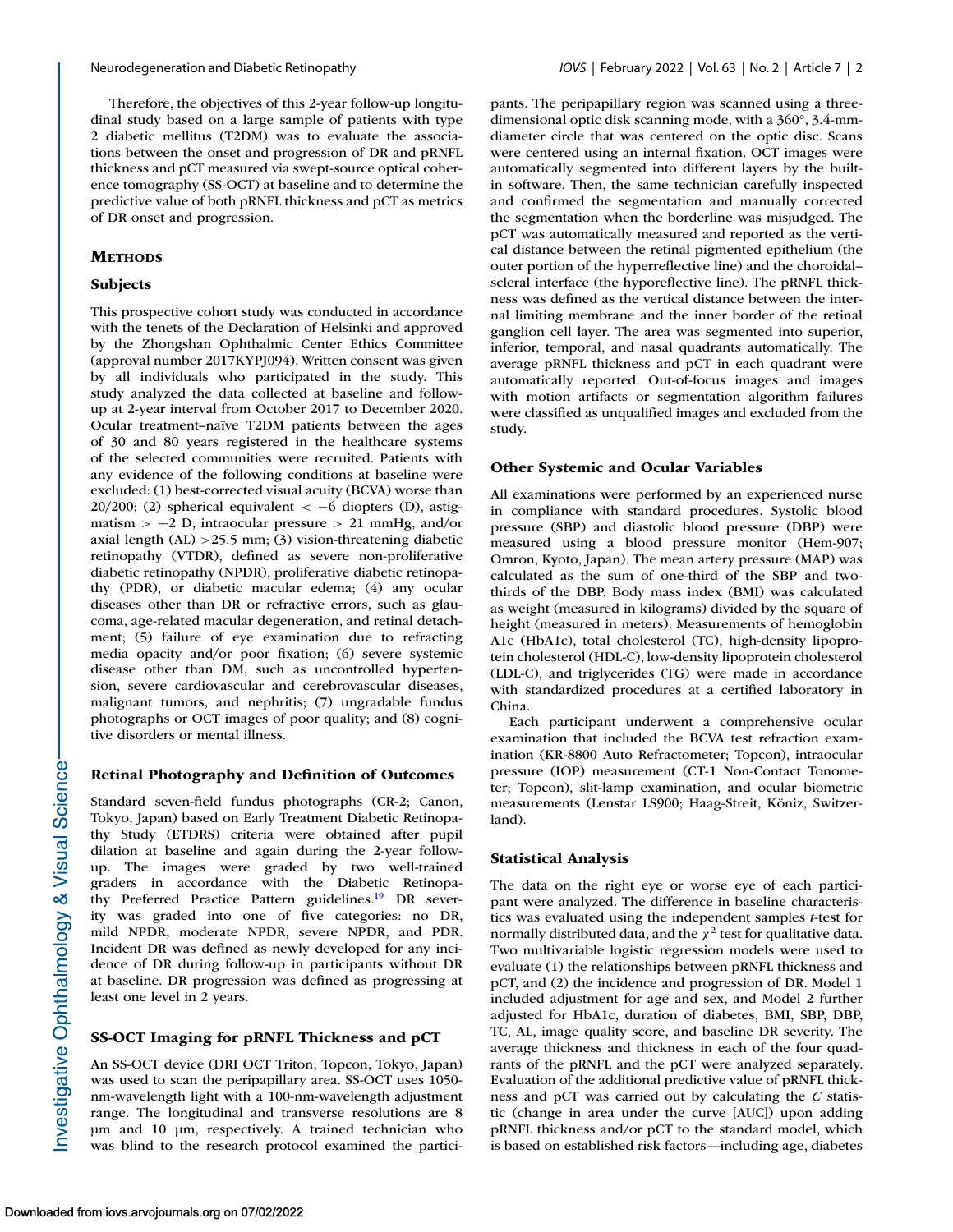**TABLE 1.** Baseline Characteristics of Subjects by DR Incidence or Progression

|                                          | DR Incidence ( $n = 748$ ) |                    |                  | DR Progression ( $n = 147$ ) |                    |                  |
|------------------------------------------|----------------------------|--------------------|------------------|------------------------------|--------------------|------------------|
| <b>Characteristics</b>                   | Without                    | With               | $\boldsymbol{P}$ | Without                      | With               | $\boldsymbol{P}$ |
| Subjects, $n$                            | 668                        | 80                 |                  | 136                          | 11                 |                  |
| Female, $n$ $(\%)$                       | 390 (63.75)                | 51 (58.73)         | 0.388            | 65 (47.79)                   | 10(90.91)          | 0.001            |
| Age (y), mean $\pm$ SD                   | $64.98 \pm 7.96$           | $65.85 \pm 8.62$   | 0.361            | $64.09 \pm 8.10$             | $64.04 \pm 7.50$   | 0.984            |
| Diabetes duration (y), mean $\pm$ SD     | $8.34 \pm 6.72$            | $8.68 \pm 7.32$    | 0.678            | $15.55 \pm 5.87$             | $13.47 \pm 7.96$   | 0.399            |
| HbA1c $(\%)$ , mean $\pm$ SD             | $6.57 \pm 0.98$            | 7.38 $\pm$ 1.56    | < 0.001          | $9.05 \pm 1.72$              | 7.54 $\pm$ 1.57    | 0.003            |
| BMI (kg/m <sup>2</sup> ), mean $\pm$ SD  | $24.48 \pm 3.18$           | $24.81 \pm 3.22$   | 0.384            | $21.16 \pm 3.13$             | $23.80 \pm 2.68$   | 0.002            |
| MAP (mmHg), mean $\pm$ SD                | $177.93 \pm 22.17$         | $182.91 \pm 23.69$ | 0.060            | $181.00 \pm 22.87$           | $181.29 \pm 23.90$ | 0.969            |
| TC (mmol/L), mean $\pm$ SD               | $4.83 \pm 1.08$            | $4.77 \pm 0.95$    | 0.670            | $5.01 \pm 1.00$              | $4.82 \pm 1.22$    | 0.617            |
| Creatinine ( $\mu$ mol/L), mean $\pm$ SD | $72.33 \pm 19.15$          | $77.00 \pm 24.95$  | 0.047            | $74.45 \pm 11.13$            | $79.13 \pm 19.15$  | 0.426            |
| HDL-C (mmol/L), mean $\pm$ SD            | $1.32 \pm 0.41$            | $1.32 \pm 0.38$    | 0.987            | $1.52 \pm 0.37$              | $1.31 \pm 0.37$    | 0.069            |
| LDL-C (mmol/L), mean $\pm$ SD            | $3.05 \pm 0.96$            | $3.06 \pm 0.79$    | 0.954            | $3.23 \pm 0.99$              | $3.03 \pm 0.94$    | 0.497            |
| TG (mmol/L), mean $\pm$ SD               | $2.34 \pm 1.61$            | $2.26 \pm 2.38$    | 0.690            | $1.79 \pm 0.88$              | $2.49 \pm 2.18$    | 0.291            |
| BCVA (logMAR), mean $\pm$ SD             | $0.21 \pm 0.12$            | $0.20 \pm 0.10$    | 0.303            | $0.26 \pm 0.16$              | $0.23 \pm 0.13$    | 0.355            |
| IOP (mmHg), mean $\pm$ SD                | $16.13 \pm 2.85$           | $16.76 \pm 3.47$   | 0.069            | $16.19 \pm 3.97$             | $16.08 \pm 2.99$   | 0.910            |
| CCT ( $\mu$ m), mean $\pm$ SD            | $544.22 \pm 30.79$         | $546.13 \pm 34.75$ | 0.607            | $530.36 \pm 24.54$           | $546.07 \pm 33.52$ | 0.131            |
| AL (mm), mean $\pm$ SD                   | $23.50 \pm 0.89$           | $23.50 \pm 0.89$   | 0.976            | $22.96 \pm 0.46$             | $23.30 \pm 0.85$   | 0.192            |
| ACD (mm), mean $\pm$ SD                  | $2.49 \pm 0.44$            | $2.54 \pm 0.55$    | 0.342            | $2.43 \pm 0.19$              | $2.57 \pm 0.65$    | 0.468            |

Bold values indicate statistical significance. CCT, central corneal thickness; ACD, anterior chamber depth.

duration, and HbA1c.<sup>1</sup> All statistical analyses were performed in Stata/MP 16.0 (StataCorp, College Station, TX, USA), and  $P < 0.05$  was considered statistically significant.

# between DR patients with progression and DR patients without progression. Patients with DR progression had higher BMI and Hb1Ac levels and were more likely to be female.

# **RESULTS**

Data on a total of 895 diabetic patients were included in the final analysis, including 748 patients without DR at baseline and 147 patients with DR at baseline. Their average age was  $65.0 \pm 7.9$  years, and the average duration of diabetes was  $9.2 \pm 7.2$  years. After exclusion of VTDR and diabetic macular edema, 28 and 119 participants had mild and moderate NPDR at baseline, respectively. The demographic and clinical characteristics of all participants are presented in Table 1. After 2 years, 80 participants had incident DR (10.7%), and 11 of the DR patients had progression of DR (7.5%). Patients with and without DR development in 2 years had similar characteristics with regard to sex, age, diabetes duration, BMI, MAP, blood lipids, and eye condition. However, Hb1Ac levels were significantly higher in patients who developed DR after 2 years. There was no significant difference in age, diabetes duration, MAP, blood lipids, and eye condition

Table 2 shows the distributions of pRNFL thickness and pCT at baseline against the 2-year incidence and progression of DR. The average pRNFL was significantly thinner in patients with a DR incidence, measuring  $111.4 \pm 12.9$  µm for patients without DR incidence and  $103.0 \pm 8.8$  µm for patients with DR incidence  $(P < 0.001)$ . The difference was significant in the nasal, inferior, and superior quadrants (*P* < 0.05). The average pCT was significantly thinner in patients with DR incidence, measuring  $114.4 \pm 52.6$  µm for patients without DR incidence and  $91.1 \pm 33.4$  µm for patients with DR incidence  $(P < 0.001)$ . In each peripapillary quadrant, there was significant thinning of the pCT in patients with DR incidence  $(P < 0.05)$ . There was no statistical difference in the pRNFL or pCT of DR patients with progression and DR patients without DR progression after 2 years. Because the measure of the two metrics could be affected by a magnification effect, $20$  subgroup analyses were performed after participants were divided into two group according to the median of their axial length (23.43 mm). Supplementary Table S1

|  | TABLE 2. Baseline SS-OCT Metrics in Peripapillary Region by 2-Year Incidence or Progression of DR |
|--|---------------------------------------------------------------------------------------------------|
|--|---------------------------------------------------------------------------------------------------|

| <b>Parameters</b>  | DR Incidence, mean $\pm$ SD |                  |                  | DR Progression, mean $\pm$ SD |                  |                  |
|--------------------|-----------------------------|------------------|------------------|-------------------------------|------------------|------------------|
|                    | Without                     | With             | $\boldsymbol{P}$ | Without                       | With             | $\boldsymbol{P}$ |
| $pRNFL$ ( $\mu$ m) |                             |                  |                  |                               |                  |                  |
| Nasal quadrant     | $83.7 \pm 18.8$             | $77.2 \pm 14.5$  | 0.003            | $81.2 \pm 19.0$               | $74.6 \pm 13.4$  | 0.335            |
| Temporal quadrant  | $82.5 \pm 17.8$             | $81.4 \pm 16.8$  | 0.587            | $83.0 \pm 18.1$               | $83.9 \pm 19.1$  | 0.898            |
| Superior quadrant  | $134.0 \pm 21.1$            | $123.9 \pm 16.9$ | < 0.001          | $131.8 \pm 19.2$              | $141.3 \pm 21.7$ | 0.185            |
| Inferior quadrant  | $145.3 \pm 24.1$            | $129.2 \pm 15.5$ | < 0.001          | $142.7 \pm 24.3$              | $146.5 \pm 27.9$ | 0.669            |
| Average            | $111.4 \pm 12.9$            | $103.0 \pm 8.8$  | < 0.001          | $109.7 \pm 13.7$              | $111.6 \pm 13.8$ | 0.701            |
| $pCT$ (um)         |                             |                  |                  |                               |                  |                  |
| Nasal quadrant     | $118.3 \pm 60.6$            | $94.1 \pm 42.9$  | < 0.001          | $130.1 \pm 68.8$              | $121.2 \pm 35.6$ | 0.702            |
| Temporal quadrant  | $120.8 \pm 61.4$            | $95.0 \pm 38.5$  | < 0.001          | $128.2 \pm 69.6$              | $114.1 \pm 38.4$ | 0.550            |
| Superior quadrant  | $125.8 \pm 58.3$            | $99.1 \pm 36.8$  | < 0.001          | $131.4 \pm 64.0$              | $127.0 \pm 42.0$ | 0.841            |
| Inferior quadrant  | $92.5 \pm 46.1$             | $75.6 \pm 32.6$  | < 0.001          | $96.1 \pm 51.2$               | $88.2 \pm 31.3$  | 0.651            |
| Average            | $114.4 \pm 52.6$            | $91.1 \pm 33.4$  | < 0.001          | $121.5 \pm 60.1$              | $112.4 \pm 34.6$ | 0.656            |

Bold values indicate statistical significance.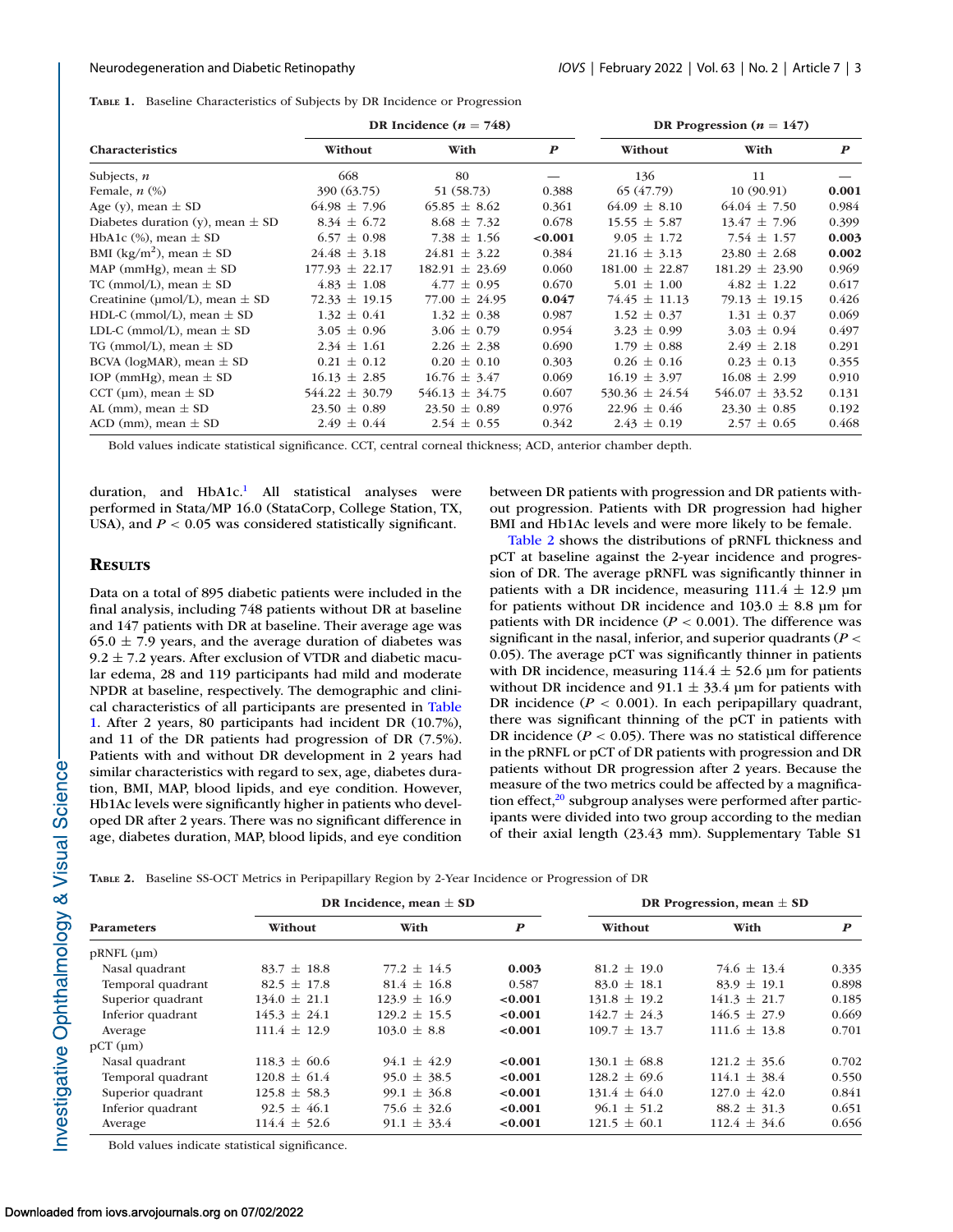**TABLE 3.** Baseline SS-OCT Metrics in Peripapillary Region and Risk of 2-Year Incidence of DR

|                           | Model 1 <sup>*</sup> |                  | Model $2^{\dagger}$ |                  |  |
|---------------------------|----------------------|------------------|---------------------|------------------|--|
|                           | <b>RR (95% CI)</b>   | $\boldsymbol{P}$ | <b>RR (95% CI)</b>  | $\boldsymbol{P}$ |  |
| pRNFL (per 1-SD increase) |                      |                  |                     |                  |  |
| Nasal quadrant            | $0.66(0.51-0.87)$    | 0.003            | $0.72(0.55-0.95)$   | 0.022            |  |
| Temporal quadrant         | $0.94(0.73 - 1.19)$  | 0.587            | $0.99(0.78 - 1.27)$ | 0.965            |  |
| Superior quadrant         | $0.62(0.50-0.79)$    | < 0.001          | $0.68(0.53 - 0.86)$ | 0.002            |  |
| Inferior quadrant         | $0.51(0.40-0.65)$    | < 0.001          | $0.51(0.39-0.66)$   | < 0.001          |  |
| Average                   | $0.51(0.40-0.66)$    | < 0.001          | $0.55(0.42 - 0.72)$ | < 0.001          |  |
| pCT (per 1-SD increase)   |                      |                  |                     |                  |  |
| Nasal quadrant            | $0.60(0.44 - 0.80)$  | 0.001            | $0.54(0.39-0.76)$   | < 0.001          |  |
| Temporal quadrant         | $0.57(0.42 - 0.77)$  | < 0.001          | $0.55(0.39-0.78)$   | 0.001            |  |
| Superior quadrant         | $0.54(0.40-0.74)$    | < 0.001          | $0.51(0.36 - 0.72)$ | < 0.001          |  |
| Inferior quadrant         | $0.61(0.45-0.83)$    | 0.002            | $0.54(0.37-0.78)$   | 0.001            |  |
| Average                   | $0.55(0.40-0.75)$    | < 0.001          | $0.49(0.34 - 0.70)$ | < 0.001          |  |

Bold indicates statistical significance.

\* Adjusted for age and sex.

† Further adjusted for HbA1c, duration of diabetes, BMI, SBP, DBP, TC, AL, and image quality score.

**TABLE 4.** Baseline SS-OCT Metrics in Peripapillary Region and Risk of 2-Year DR Progression

|                           | Model 1 <sup>*</sup> |                  | Model $2^{\dagger}$ |                  |
|---------------------------|----------------------|------------------|---------------------|------------------|
|                           | <b>RR (95% CI)</b>   | $\boldsymbol{P}$ | <b>RR (95% CI)</b>  | $\boldsymbol{P}$ |
| pRNFL (per 1-SD increase) |                      |                  |                     |                  |
| Nasal quadrant            | $0.65(0.28-1.52)$    | 0.321            | $0.54(0.22 - 1.33)$ | 0.179            |
| Temporal quadrant         | $1.05(0.52 - 2.11)$  | 0.897            | $1.05(0.53 - 2.09)$ | 0.887            |
| Superior quadrant         | $1.77(0.77 - 4.08)$  | 0.182            | $2.17(0.89 - 5.28)$ | 0.087            |
| Inferior quadrant         | $1.17(0.57-2.38)$    | 0.665            | $1.23(0.59-2.57)$   | 0.577            |
| Average                   | $1.14(0.59 - 2.18)$  | 0.697            | $1.17(0.60 - 2.27)$ | 0.648            |
| pCT (per 1-SD increase)   |                      |                  |                     |                  |
| Nasal quadrant            | $0.88(0.46-1.69)$    | 0.699            | $0.92(0.44-1.93)$   | 0.819            |
| Temporal quadrant         | $0.81(0.41-1.61)$    | 0.547            | $0.70(0.28 - 1.72)$ | 0.433            |
| Superior quadrant         | $0.94(0.49-1.78)$    | 0.839            | $0.95(0.47-1.93)$   | 0.891            |
| Inferior quadrant         | $0.85(0.42 - 1.70)$  | 0.649            | $0.85(0.35-2.04)$   | 0.712            |
| Average                   | $0.86(0.45-1.66)$    | 0.653            | $0.84(0.38-1.87)$   | 0.675            |

\* Adjusted for age and sex.

† Further adjusted for HbA1c, duration of diabetes, BMI, SBP, DBP, TC, AL, image quality score, and baseline DR severity.

shows that the thinning of average pRNFL thickness and pCT was still significantly correlated with a higher risk of 2-year DR incidence in each subgroup (all,  $P < 0.05$ ).

Table 3 outlines the associations between baseline SS-OCT metrics in the peripapillary region and the risk of 2 year incidence of DR. After adjusting for age, sex, HbA1c, duration of diabetes, BMI, SBP, DBP, TC, AL, image quality score, and baseline DR severity, reduced pRNFL thickness and pCT were negatively associated with a higher risk of incident DR (average pRNFL: risk ratio [RR], 0.55; 95% confidence interval [CI], 0.42–0.72; average pCT: RR, 0.49; 95% CI, 0.34–0.70). Subregion analysis yielded consistent results (*P* < 0.05) except for pRNFL in the temporal quadrant  $(P = 0.587)$ . However, there was no statistically significant relationship between the baseline values of pRNFL thickness and pCT in the peripapillary region and the risk of DR progression within 2 years (Table 4).

We further evaluated whether pRNFL thickness and/or pCT could add predictive value to the standard model, which is based on traditional risk factors for DR (i.e., age, diabetes duration, and HbA1c). Table 5 presents the AUC analysis for predictive models for the 2-year incidence of DR. The AUC for the standard predictive model was 0.673 (CI, 0.605–0.742). We found significant improvements in AUC after pRNFL thickness and pCT were added to the standard predictive model separately (for pRNFL, the AUC increased

**TABLE 5.** AUC Analysis for Predictive Models of 2-Year DR Incidence

|                       |                        | <b>OCT Metrics Added to Predictive Model</b> | AUC Increase (%)    |         |
|-----------------------|------------------------|----------------------------------------------|---------------------|---------|
| <b>OCT Metrics</b>    | Without (95% CI)       | With $(95\% \text{ CI})$                     |                     |         |
| Average pRNFL         | $0.673(0.605 - 0.742)$ | $0.753(0.700 - 0.806)$                       | $11.80(8.68-15.66)$ | < 0.001 |
| Average pCT           | $0.673(0.605 - 0.742)$ | $0.726(0.663 - 0.789)$                       | 7.80% (6.40–9.52)   | 0.014   |
| Average pRNFL and pCT | $0.673(0.605 - 0.742)$ | $0.777(0.725 - 0.829)$                       | 15.38 (11.78–19.79) | < 0.001 |

Bold values indicate statistical significance. Standard model is based solely on established risk factors (age, diabetes duration, and HbA1c).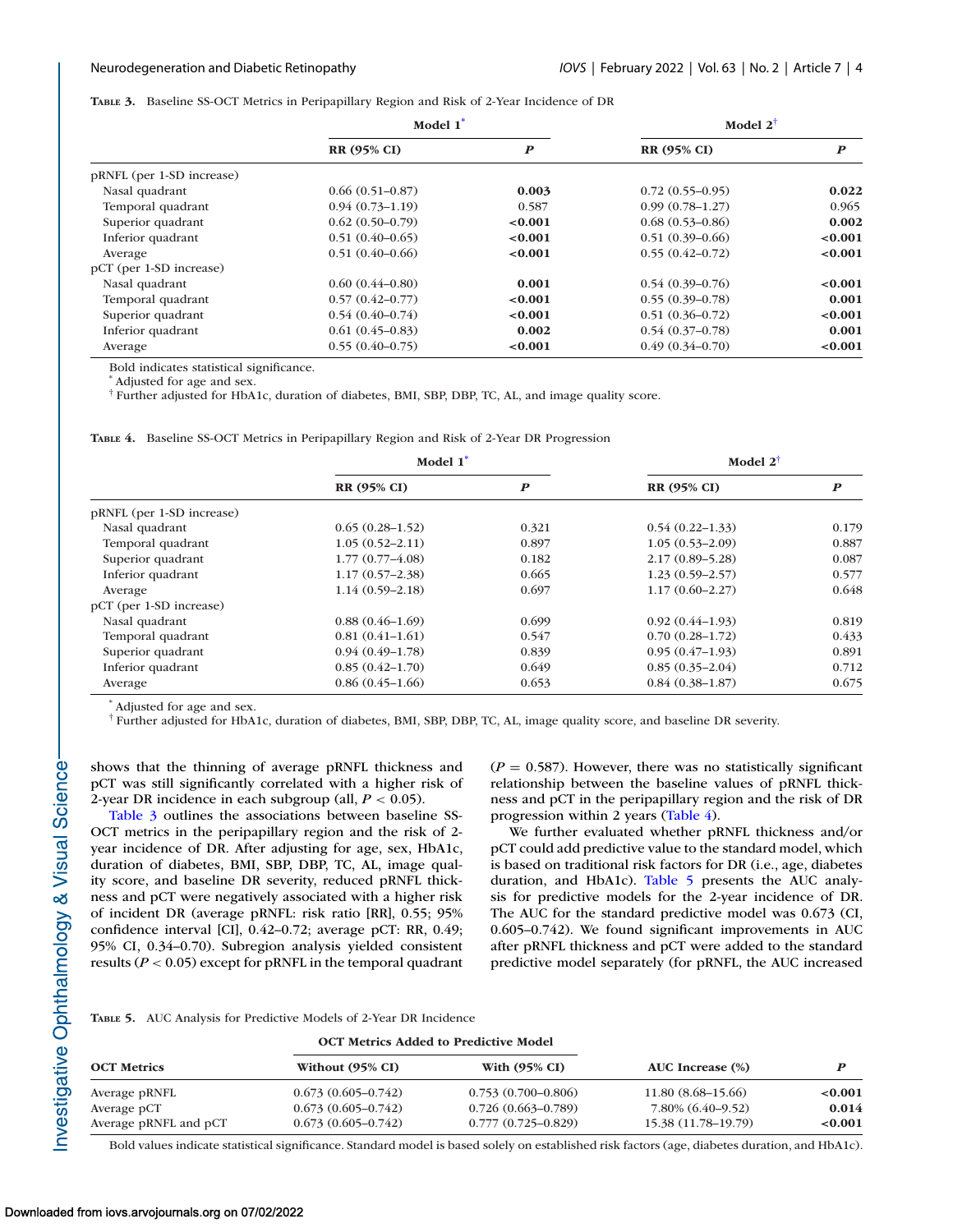

**FIGURE.** Receiver operating characteristic curves of predictive models of 2-year incidence of diabetic retinopathy. The *bright blue curve*, *dark blue curve*, *green curves*, and *red curve* represent the receiver operating characteristic curves for the standard model, standard model plus pCT, standard model plus pRNFL thickness, and the standard model plus pRNFL thickness plus pCT, respectively.

by 11.80% from 0.673 to 0.753, *P* < 0.001; for pCT, AUC increased by 7.80% from 0.673 to 0.726,  $P = 0.014$ ). The addition of both pRNFL thickness and pCT significantly improved AUC for any incidence of DR by 15.38% from 0.673 to  $0.777$  ( $P < 0.001$ ). The receiver operating characteristic curves for the 2-year incidence of DR are presented in the Figure.

## **DISCUSSION**

To the best of our knowledge, this study is the first largesample, prospective study to evaluate the relationships between pRNFL thickness and pCT and the incidence and progression of DR in ocular treatment-naïve patients with T2DM. The main findings are as follows: (1) The average pRNFL thickness and pCT were significantly thinner in patients who had an incidence of DR within the 2-year study period. (2) The average pRNFL thickness and pCT were independently correlated with DR incidences after adjustment for other confounding factors. (3) Considering pRNFL thickness and pCT improved the ability of the standard model to predict the incidences of DR. Our findings provide an important basis for research on neurodegeneration and the development of DR and demonstrate the potential of OCT to detect early changes before the development of clinically evident DR.

An increasing body of evidence suggests that retinal neurodegeneration plays a significant role in the pathogenesis of DR. Cross-sectional studies using OCT report a decrease in RNFL thickness in diabetic patients with or without mild DR when compared with normal controls. $5-9$  $5-9$ However, RNFL thickness for different levels of severity of DR shows conflicting results. Marques et al. $^{21}$  reported no difference and Li et al. $^{22}$  reported an increasing trend in RNFL thickness with increasing DR severity. Furthermore, Lim et al. $9$  found a greater loss of pRNFL in 103 patients with T2DM than in 63 healthy individuals over the course of 3 years, with the decline being even more pronounced in patients with mild DR. Lee et al. $10$  also found a greater decrease over 3 years in 85 diabetic patients without DR when compared with 55 normal participants. Our study advances the findings of the aforementioned studies and provides strong evidence that a decrease in pRNFL thickness is related to a higher risk of an incidence of DR. This finding can guide further research into the role of neurodegeneration in the development of DR.

The reduction in temporal pRNFL thickness in diabetic eyes has been reported by many researchers.<sup>7,[9](#page-6-0)</sup> However, our results indicate no significant difference in temporal pRNFL between patients without DR incidence and patients with DR incidence. This could because the temporal quadrant has the thinnest pRNFL compared with other quadrants, so the change may be more difficult to observe until later stages of neurodegeneration.<sup>23</sup> Temporal RNFL is also found to be the most conserved quadrants in glaucoma, another neurodegenerative eye disease. $23,24$ 

Current research on choroidal thickness in diabetic patients is still controversial. In cross-sectional studies, $14-18$ choroidal thickness in diabetic patients was reported to be thinner, to be thicker, or to show no statistical difference compared with normal control subjects. Our previous study found that choroidal thickness increased during the early stages of DR and then decreased with further DR progression, $14$  suggesting that the change in choroidal thickness may be different for various levels of DR severity. The divergent findings of this study may be attributable to differences in the consideration of confounding factors, the use of OCT instruments, and insufficient sample sizes for subgroup analysis of patients at different stages of DR. Furthermore, the relationship between choroidal thickness and incidences of DR or DR progression is even less clear due to a dearth of longitudinal evidence. Our findings do confirm, however, that a thinner pCT is related to a higher risk of developing DR.

With the participants in our study, there were statistically significant changes in the AUC when pRNFL thickness, pCT, or both metrics were added to the predictive model for DR incidences. To the best of our knowledge, the predictive value of pRNFL thickness and pCT for DR has not been investigated in any previous studies. The pRNFL thickness and pCT should be considered as components in the development of more accurate DR predictive models as the noninvasive OCT becomes more available in the future. This will reduce the cost-effectiveness ratio of DR screening by prolonging the screening interval for patients at low risk of developing DR.

No statistical significance was found between baseline values of pRNFL thickness and pCT and the risk of DR progression within 2 years. There are two possible reasons for this. One reason could be the comparatively small sample size of DR patients in our study. Participants with diabetes were voluntarily recruited from communities, most of whom had no symptoms of DR. Moreover, we excluded patients with VTDR at baseline because such patients need intense treatment rather than annual follow-up. We then further excluded patients with DR but who had received laser or surgery treatment at baseline. Another reason could be the low progression rate. Only 11 in 147 DR patients had progression after 2 years. Thus, the relationship among pCT, pRNFL, and DR progression should be evaluated in larger sample sizes with longer follow-up.

The neurovascular unit (NVU) in the retina, which is defined as a coupling and interdependency of neurons, is essential for maintaining the structure and function of the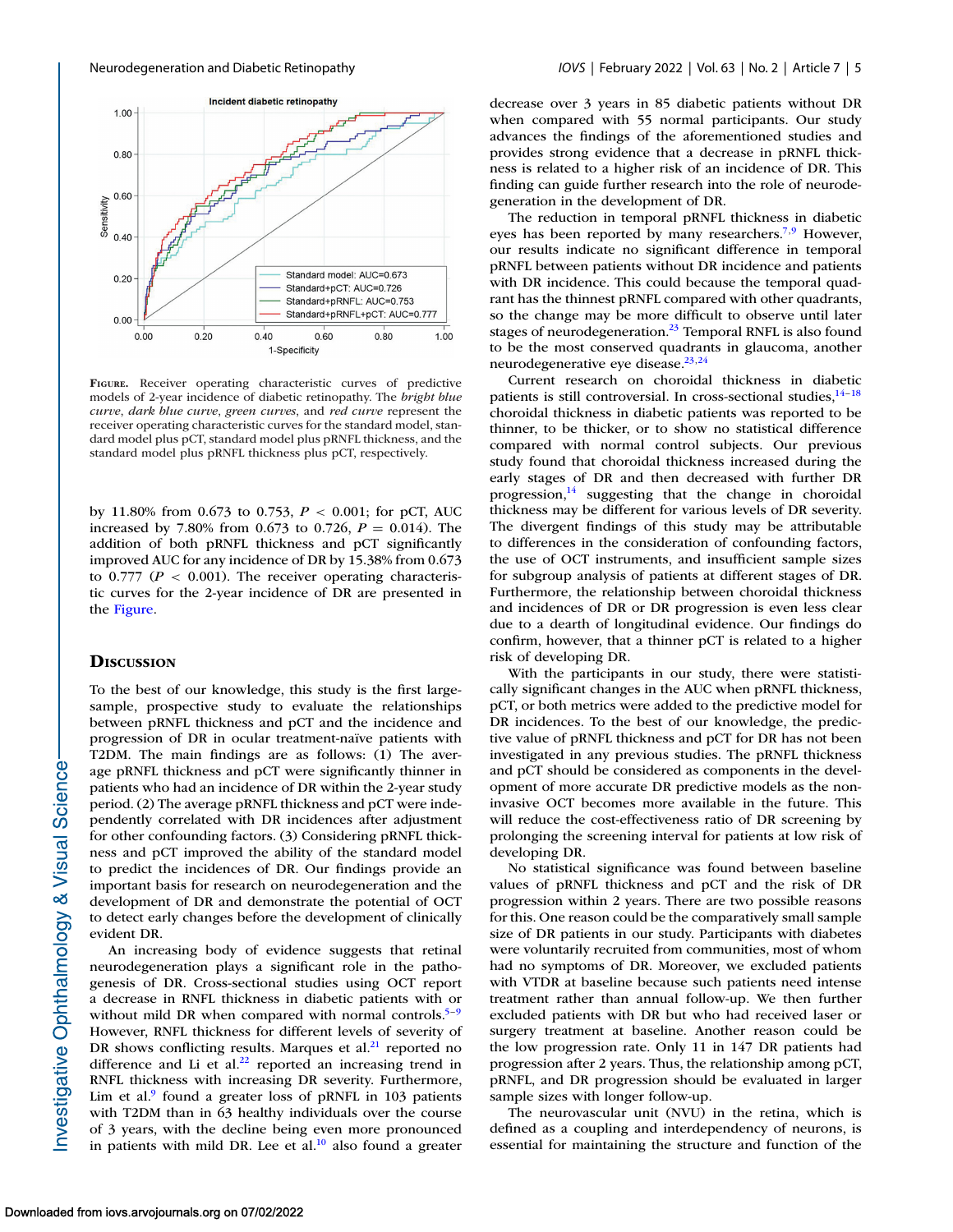<span id="page-5-0"></span>blood–retinal barrier. Impairment of the NVU induced by hyperglycemia may be an early event in the pathogenesis of DR. The combined impact of NVU impairment, a dysfunctional basement membrane, pericyte loss, and endothelial damage may cause disruption of the blood–retinal barrier and eventually result in clinically evident  $DR<sup>3</sup>$  As the choroid is closely related to retinal structural and functional changes, $12,13$  the relationship between the choroid and DR, a chronic retinal disease, has become a hot research topic. Because a thinner peripapillary choroid has been found to be independently associated with a thinner RNFL, $^{13}$  it is supposed that choroid changes may play a role in retinal neurodegeneration; however, the mechanism remains unclear. Because the choroid supplies most of the blood supply that the retina needs $12$  and choroid thinning indicates a decrease in blood flow, we hypothesized that choroid thinning leads to hypoxia in retinal tissue, which may further lead to retinal neurodegeneration. Further experiments are necessary to confirm this.

As mentioned above, previous observational studies in humans have not directly identified the causes and effects for neurodegeneration, choroid structural changes, and incidence of DR; however, our study demonstrates a direct link between neurodegeneration, choroidal changes, and DR incident. Combined with previous experimental evidence, it is confirmed that neurodegeneration plays an important part in the development of DR. Therefore, studying the underlying mechanisms that lead to NVU destruction and later neurodegeneration is critical for the development of novel therapeutic strategies. $3,11$  $3,11$ 

The strength of our study is that, to our knowledge, it is the first prospective study to evaluate the relationship among pRNFL thickness, pCT, and DR incidence and progression in patients with T2DM, as well as to illuminate the potential predictive value of both metrics in predicting DR incidence. Another strength of this study is the inclusion of a relatively large sample of T2DM patients with no history of eye treatment, with all participants recruited from homogeneous communities. Third, we applied the following measures to enhance the credibility of our study: strict compliance with implementation procedures, use of the golden standard of DR grading (ETDRS seven-field fundus photography), and adjustment for a variety of potential confounding factors.

There are also limitations. First, this is not a populationbased study, and, as such, selection bias may impact the results; however, our findings still provide some reference value because the results are based on a large and homogeneous sample. Second, this study included only Chinese patients with T2DM; however, patients with a different type of diabetes mellitus or a different subgroup of T2DM, $^{25}$  or patients of a different race, $^{26}$  may have different characteristics—including DR incidence. Thus, the generalization of our findings to other patients should be considered with caution; however, because diabetic patients of different races have similar risk factors for  $DR<sub>1</sub><sup>26</sup>$  we believe that the proven relationships apply to other populations, as well. Third, a 2-year follow-up may be too short for slowdeveloping DR; however, we found the 2-year incidence and progression rates to be consistent with those of previous report, $\frac{1}{1}$  indicating the reliability and robustness of the findings. Fourth, the relatively small sample size of DR patients at baseline and the short-term follow-up may be the reason why we did not find any significant association between pRNFL thickness or pCT and DR progression. Further study

with a large sample is required to confirm or refute our results. Fifth, participants were not scanned at the same time during the day, but it has been suggested that pCT could change with circadian rhythm. $27-29$  We took this issue into account during the design of the study, as the scanning times for the participants were not deliberately arranged based on their different conditions but instead were randomly arranged based on the time of their checkpoint. ANOVA analysis showed no difference in pCT among groups who had different scan times ( $P = 0.637$ ). Overall, we believe that the exam time has little effect on the results.

In conclusion, the findings of this prospective longitudinal observational study prove that pRNFL thickness and pCT are significantly correlated with DR incidence. Furthermore, both pRNFL thickness and pCT have predictive value for predicting DR incidence. These results illuminate a strong connection between neurodegeneration and DR incidence and suggest that pRNFL thickness and pCT are potential components of a future predictive model. However, our findings should be verified for other populations and longitudinal cohorts with a longer follow-up period, in addition to further exploration of the underlying mechanisms of neurodegeneration in the development of DR.

### *Acknowledgments*

Supported by grants from the National Natural Science Foundation of China (82171084, 82000901, 81900866), Guangzhou Science & Technology Plan of Guangdong Pearl River Talents Program (202102010162), and Fundamental Research Funds of the State Key Laboratory of Ophthalmology (303060202400362).

Disclosure: **X. Gong**, None; **W. Wang**, None; **K. Xiong**, None; **L. Wang**, None; **W. Li**, None; **Y. Li**, None; **M. Yuan**, None; **X. Guo**, None; **S. Zhang**, None; **X. Liang**, None; **H. Liu**, None; **W. Huang**, None

### *References*

- 1. Cheung N, Mitchell P, Wong TY. Diabetic retinopathy. *Lancet.* 2010;376(9735):124–136.
- 2. Mohamed Q, Gillies MC, Wong TY. Management of diabetic retinopathy: A systematic review. *JAMA.* 2007;298(8):902– 916.
- 3. Simó R, Stitt AW, Gardner TW. Neurodegeneration in diabetic retinopathy: does it really matter? *Diabetologia*. 2018;61(9):1902–1912.
- 4. Barber AJ, Lieth E, Khin SA, Antonetti DA, Buchanan AG, Gardner TW. Neural apoptosis in the retina during experimental and human diabetes. Early onset and effect of insulin. *J Clin Invest*. 1998;102(4):783–791.
- 5. Orduna-Hospital E, Sanchez-Cano A, Perdices L, Acha J, Lopez-Alaminos EM, Pinilla I. Changes in retinal layers in type 1 diabetes mellitus without retinopathy measured by spectral domain and swept source OCTs. *Sci Rep.* 2021;11(1):10427.
- 6. Lee M-W, Lee W-H, Ryu C-K, Lee Y-M, Lee Y-H, Kim J-Y. Peripapillary retinal nerve fiber layer and microvasculature in prolonged type 2 diabetes patients without clinical diabetic retinopathy. *Invest Ophthalmol Vis Sci*. 2021;62(2): 9.
- 7. Jia X, Zhong Z, Bao T, et al. Evaluation of early retinal nerve injury in type 2 diabetes patients without diabetic retinopathy. *Front Endocrinol (Lausanne)*. 2020;11:475672.
- 8. Rodrigues TM, Marques JP, Soares M, et al. Peripapillary neurovascular coupling in the early stages of diabetic retinopathy. *Retina*. 2019;39(12):2292–2302.